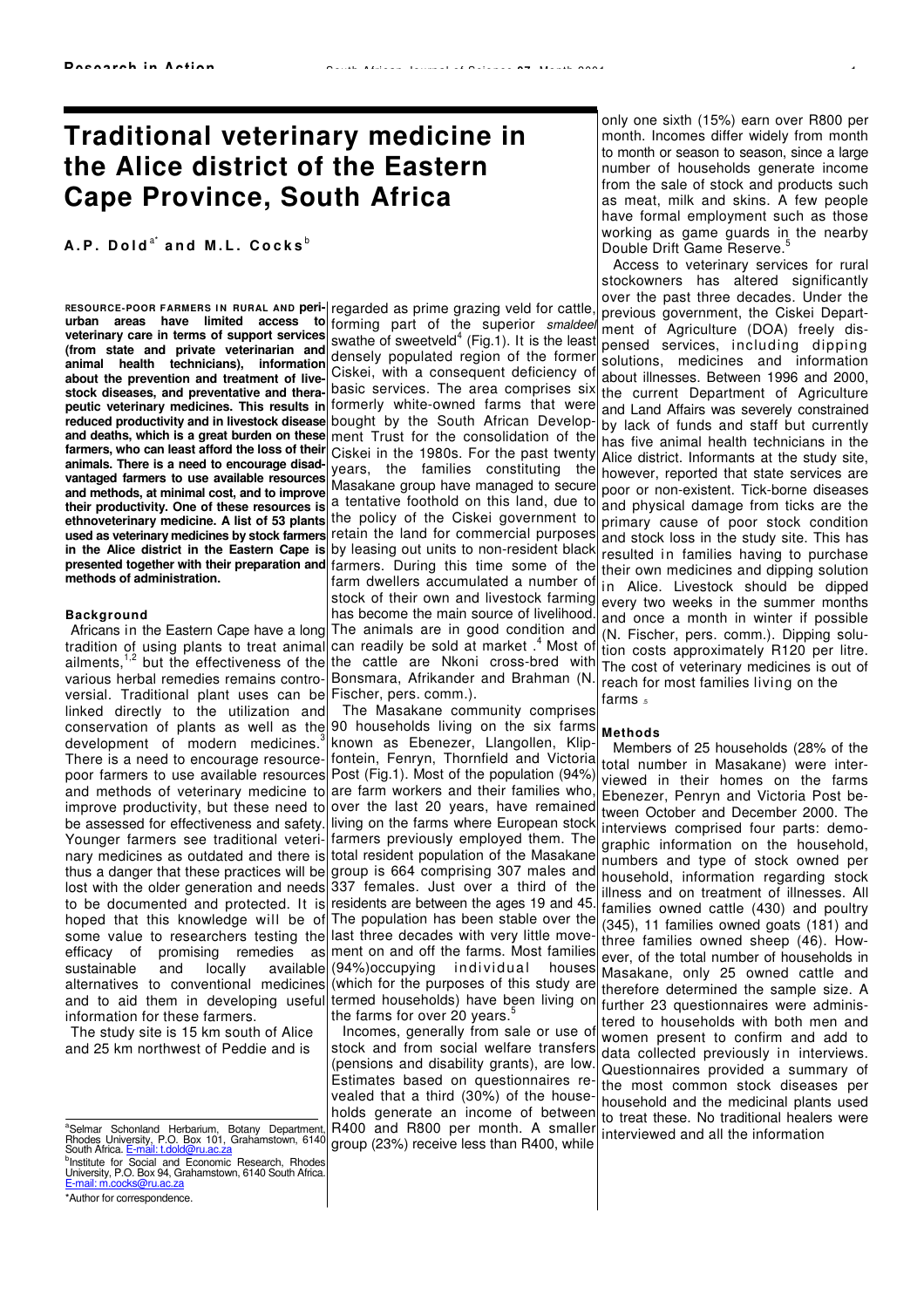

presented here is from the stockowners themselves. Further interviews were undertaken with the Masakane residents' association chairperson, the owner of the largest number of stock, and the owner of the second largest number of stock to document the perceived historical changes that have taken place regarding the services provided by the Department of Agriculture over the past 30 years.

All plant species recorded as veterinary medicines were collected in the field by means of the field interview, $6$  also known as a bagging interview<sup>7</sup> or walk-in-thewoods interview.<sup>8</sup> One or more members of each household that was interviewed accompanied the authors and identified plants in the field. Specimens were collected and pressed as vouchers to be identified and deposited in the Selmar Schonland Herbarium in the Albany Museum, Grahamstown. All participants were informed that the data would be published and that they would be compensated for their contribution. Two interviews with professional veterinarians in Grahamstown and Bathurst (see acknowledgements) were conducted in

**Fig. 1.** Study sites: Alice district in the Eastern Cape.

early 2001 to confirm diseases referred to as symptoms by stockowners.

#### **Results**

Of the total of 33 ailments recorded in the study site, 16 affected cattle: gallsickness (anaplasmosis), black quarter, brucellosis, conjunctivitis, diarrhoea, dry gallsickness, dystocia, endometritis, footrot, heartwater (cowdriasis), internal parasites, mange, redwater (babesiosis), retained afterbirth, three-day stiffsickness and vaginitis. Seven affected goats: bloat, conjunctivitis, diarrhoea, footrot, heartwater, intestinal parasites and mange. Five affected sheep: conjunctivitis, footrot, heartwater, intestinal parasites and sheep scab. Four were poultry ailments: fowl typhoid, lice, Newcastle disease and a respiratory disorder known as *piep*. One ailment affected dogs: distemper

It is important to note that although the diagnosis of heartwater referred to in this study is translated from the Xhosa word inyongo (N. Fischer, pers. comm.), the symptoms should be interpreted in a broad sense. The term inyongo is used

widely to refer to the inhibited emptying of the gall bladder as a result of decreased food intake. On post mortem, the gall bladder is swollen. This can be as a result of heartwater as well as several other conditions such as gallsickness, intestinal parasites, anaemia, and intestinal disturbance. Similarly, the Xhosa word umkhondo is translated as paratyphoid (N. Fischer, pers. comm.) but refers to diarrhoea that may be caused by<br>several conditions. including including salmonellosis.

Sixteen of these ailments are treated with traditional herbal medicines: gallsickness, bloat, conjunctivitis, diarrhoea, distemper, dystocia, endomitritis, footrot, fowl typhoid, heartwater, internal parasites, mange, sheep scab, redwater, retained afterbirth and vaginitis. Four herbal preparations for the metaphysical protection of stock were recorded, one for treating animals for shock, one to treat broken bones and one to increase lactation in cattle.

Medicines are most often prepared by means of a decoction or infusion in water and administered by means of a 'bottle' (750 ml) or a'nip' (200 ml), although the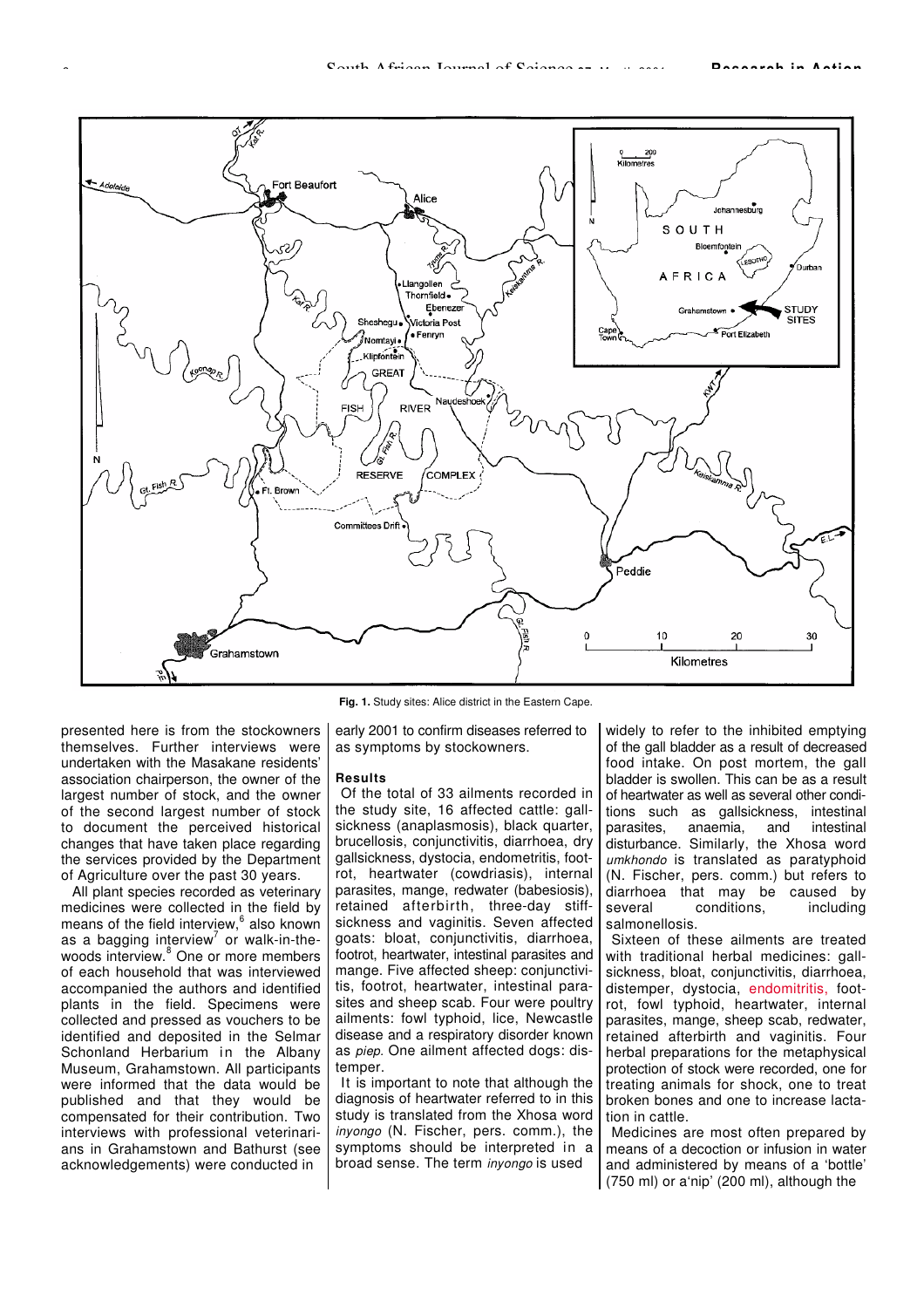quantity is determined by the size of the bottle available rather than a prescribed amount. Other means of administration include feeding the plant material to the animal, adding the plant material to drinking water troughs, by means of a wash, applying the plant sap as drops or applying it directly to the skin.

Only 25 of the 53 plants listed in this study have previously recorded veterinary uses in the literature surveyed and it is clear that traditional veterinary medicines are poorly documented in South Africa.

The 53 medicinal plant species investigated are discussed in alphabetical order together with recorded uses. The botanical name is followed by family name,

voucher specimen number, Xhosa name, recorded use (plant part, preparation,

ailment treated), previously recorded usage, locality and reference. The spelling of Xhosa names is after Dold & Cocks .9

- 1. Acacia karroo Hayne, Fabaceae; Dold 3985, 4120; uMnga. Fresh bark is boiled in water and given to goats to treat diarrhoea. Bark is chopped into small pieces and boiled for ten minutes, cooled and the water given to goats and sheep (200 ml each morning) to treat intestinal parasites. Previously recorded uses include a leaf infusion added to drinking water to treat intestinal parasites in poultry and pigs in the Eastern Cape.<sup>3</sup> The roots are used to kill external poultry parasites in the North West Province<sup>10</sup> and Zimba-North west Frownice and  $\frac{2m}{3}$  bwe.<sup>11–13</sup> A bark decoction is used to treat tulp (Moraea polystachya) poisoning in cattle in South Africa.
- 2. Acokanthera oppositifolia (Lam.) Codd, Apocynaceae; Dold 4125; iNtlungunyembe. Leaves are boiled for ten minutes, strained and left to stand overnight and given to goats and sheep (200 ml) to treat heartwater (inyongo). Previously recorded uses include a treatment for redwater in cattle (no details) in the Eastern Cape.<sup>15</sup> The powdered root is used to treat snakebite in humans and animals and a root decoction is used to treat anthrax and tapeworm and the powdered leaf is applied to swollen limbs of animals in South Africa.
- 3. Agapanthus praecox Willd., Alliaceae; Dold 4131; uMkhondo. The root is boiled for ten minutes, cooled, strained and given to sheep and goats (200 ml in the morning) to treat diarrhoea (umkhondo). No previously recorded uses were found in the literature surveyed.
- 4. Aloe ferox Mill., Aloaceae; Dold 3979,

4074; iKhala. Fresh leaves are put into poultry drinking water to prevent them contracting poultry disease and to prevent tick and lice infestation. The leaves are boiled and mixed in the cattle drinking water to prevent redwater (amanzabomvu). Leaves are soaked in poultry drinking water to treat fowl typhoid (umbathalala). Previously recorded uses include the leaf sap used to treat redwater and intestinal parasites in the Eastern Cape.<sup>16</sup> The sap is mixed with meal as a purgative for cattle in South Africa,<sup>14</sup> and is applied as a remedy for scab in sheep here.<sup>2</sup> The leaves are used as a laxative for cattle in Lesotho.<sup>17</sup> The leaf sap is used to treat sheep scab in East Africa.<sup>18</sup>

- 5. Aloe tenuior Haw., Aloaceae; Dold 4137; uMjingqa. The leaves are crushed and boiled in water for 20 minutes, cooled, strained and given to cows (750 ml in the morning) to treat retained afterbirth (ukumelwa ngumgcantsi). Previously recorded uses include a root decoction used as a purgative to treat tapeworm<sup>14</sup> and a treatment for redwater and intestinal parasites by adding the leaf sap to drinking water, $16$  both in the Eastern Cape.
- 6. Araujia *sericifera* Brot., Asclepiadaceae; Dold 4095; *iMpinda.* The root is used to protect stock from witchcraft; a small piece is buried in the ground at the entrance to the kraal, so that animals will step over it every time they exit. No previously recorded uses were found in the literature surveyed.
- 7. Arctotis arctotoides (L.f.) O.Hoffm., Asteraceae; Dold 1512; uBushwa. The whole plant is boiled in water and used to treat heartwater in goats (200 ml per day). No previously recorded uses were found in the literature surveyed.
- 8. Asparagus setaceus (Kunth) Oberm., Asparagaceae; Dold 4068; *iMvane.* Roots are mixed with Rhus incisa roots, soaked in cold water and used to treat livestock for shock after an accident. No previously recorded uses were found in the literature surveyed.
- 9. Asparagus suaveolens (Burch.) Oberm., Asparagaceae; Dold 3983; iMvane. Roots are boiled and given to cows (750 ml in the morning) to treat retained afterbirth. No previously recorded uses were found in the literature surveyed.<br>0. Azima
- 10. Azima tetracantha Lam., Salvadoraceae; Cocks 6; iGceleya. The dried root is ground and bottled in cold water and given to cows to treat dystocia (uku-

melwa lithole). No previously recorded uses were found in the literature surveyed.

- 11. Boophane disticha (L.f.) Herb., Amaryllidaceae; Dold 3988, 4048; iShwadi. A decoction of the bulb is used to treat redwater in cattle. Previously recorded uses include a remedy for redwater disease in cattle using the bulb<sup>2,14</sup> in South Africa. The root is used to treat constipation in cattle $11$  and a bulb infusion is applied as a drench to treat constipation in ruminants in Zimbabwe. $12$  The roots are crushed and rubbed into incisions along broken limbs to facilitate healing in Lesotho.<sup>19</sup> Unspecified parts are used to treat constipation in cows in Africa.<sup>1</sup>
- 12. Brachylaena ilicifolia (Lam.) Phill. & Schweick., Asteraceae; Dold 4123; uMaaheba. Leaves are mixed with the leaves of Leucas capensis and sap of Aloe ferox, boiled, strained and given (200 ml every morning) to lambs with diarrhoea. No previously recorded uses were found in the literature surveyed.
- 13. Bulbine alooides (L.) Willd., Asphodelaceae; Dold 3974; iRooiwater. A decoction of the root is used to treat redwater (amanzabomvu) in cattle. No previously recorded uses were found in the literature surveyed.
- 14. Capparis sepiaria L. var. citrifolia (Lam.) Tölken, Capparaceae; Dold 4141; iQhagule. A single branch is attached to the entrance of the kraal to protect stock from lightening. Previously recorded uses include a root decoction used to treat gallsickness in stock and the root is used as a protective charm in the Eastern Cape.
- 15.Curtisia dentata (Burm. f.) C.A.Sm., Cornaceae; Dold 4091; uMlahleni. Bark, together with the bark of Rapanea melanophloeos, is boiled for half an hour. cooled and given to cows (200 ml) followed by one litre of Coca-Cola soft drink to treat heartwater. No previously recorded uses were found in the literature surveyed.
- 16. Cussonia spicata Thunb., Araliaceae; Dold 3976, 3981; uMsenge. The bark is used to treat retained afterbirth. Leaves are used in a remedy together with leaves of *Olea europaea* subsp. africana to treat cows with bloody urine after calving (endometritus and/or vaginitis). A decoction of the barkused to treat gallsickness in cattle has been recorded in the Eastern Cape .3,16
- 17. Cyphostemma cirrhosum (Thunb.) Descoings ex Wild & Drum., Vitaceae; Dold 4132; *iMpinda*. A piece of the stem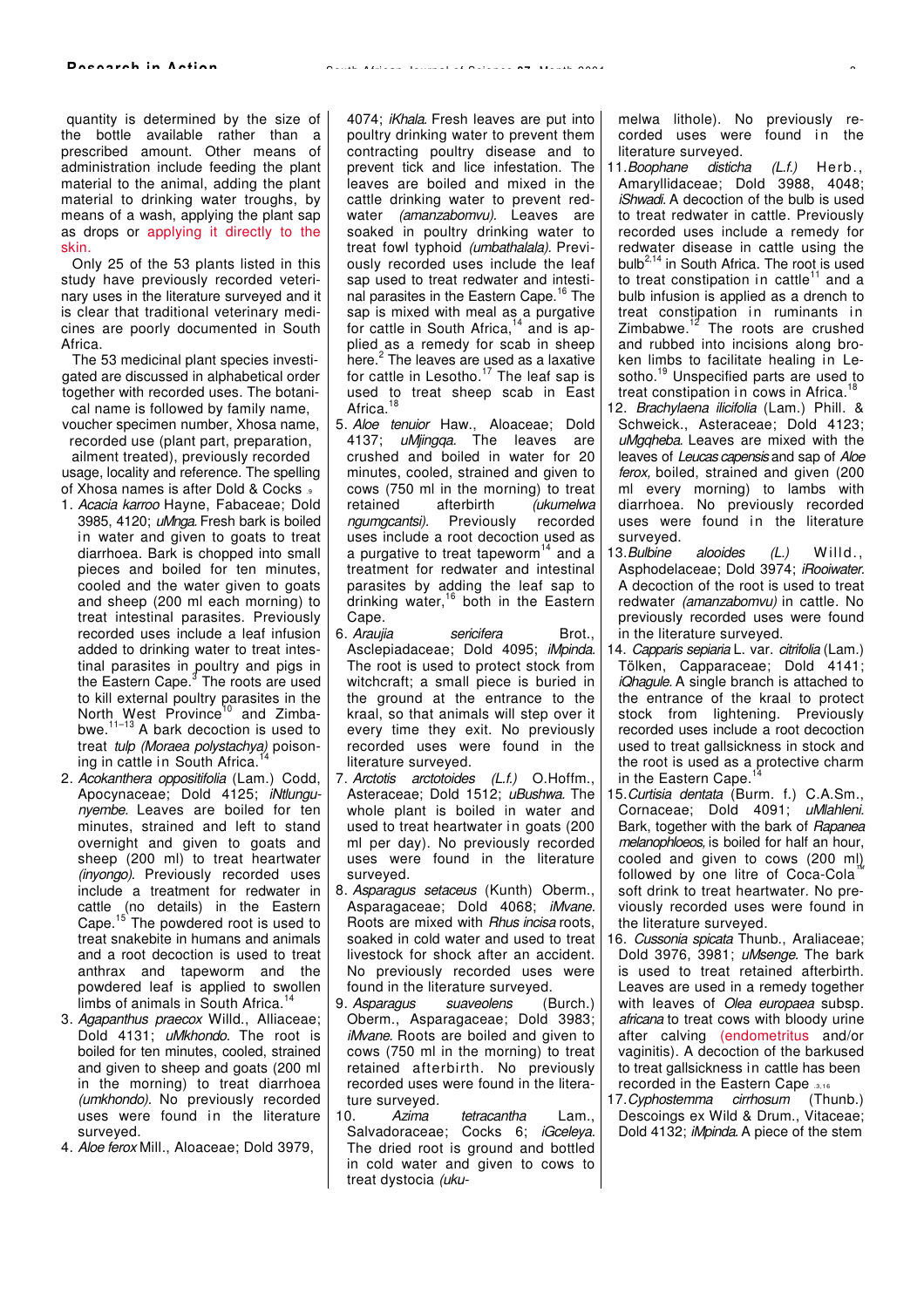- is cut and buried underground at the entrance to the cattle kraal, so that all animals walk over it when leaving the kraal, thereby ensuring their safety and good health. This<br>procedure is administered by procedure is administered by<br>traditional healers only No traditional healers only previously recorded uses were found in the literature surveyed.
- 18. Elephantorrhiza elephantina (Burch.) Skeels, Fabaceae; Dold 4089; *iNtololwana.* The root is boiled in water, strained and the liquid given to cows to treat mange. Previously recorded uses include a root decoction used to treat diarrhoea in cattle and horses in the Eastern Cape<br>and KwaZulu-Natal<sup>14</sup> and for and  $KwaZulu-Natal<sup>14</sup>$ metaphysical protection for cattle in the Eastern Cape.<sup>15</sup>
- 19. Exomis microphylla (Thunb.) Aellen var. *axyrioides* (Fenzl) Aellen,<br>Amaranthaceae: Dold 3982 Amaranthaceae: uMvenyathi. A leaf decoction is used in a remedy for endometritis and vaginitis. No previously recorded uses were found in the literature surveyed.<br>20. Gnidia capitata L.f.
- $c$ apitata L.f., Thymelaeaceae; Dold 3972; iSidikili. A root decoction is used to treat heartwater in cows. A root decoction used to treat anthrax has been recorded in South Africa.<sup>14</sup>
- 21. Grewia occidentalis L.f., Tiliaceae; Dold 4071; uMngabaza. Leaves, mixed with the leaves of Olea europaea subsp. africana and Zanthoxylon capense and the sap of Aloe ferox, are soaked in cold water and used to treat stock with gallsickness. No previously recorded uses were found in the literature surveyed.<br>22. Haemanthus albiflos
- Haemanthus albiflos Jacq., Amaryllidaceae; Dold 3973; uMathunga. The bulb is pulped and bandaged directly onto a broken limb to facilitate healing. No previously recorded uses were found in the literature surveyed.
- 23. Hippobromus pauciflorus (L.f.) Radlk., Sapindaceae; Dold 4126; iLathile. The bark is mixed with bark of Protorhus longifolia, grated and boiled for ten minutes, cooled, strained and given to cows (200 ml) to treat heartwater and diarrhoea. Previously recorded uses include a leaf decoction used to treat coughing and to expel mucus in sheep and goats<sup>14</sup> and to treat footrot<sup>16</sup> in the Eastern Cape. The leaf sap used to treat inflamed eyes of animals in South Africa.
- 24.Indigofera sessilifolia DC., Fabaceae; Dold 3987; iKhubalo. Roots are used in a treatment for calves with diarrhoea. No previously recorded uses were found in the literature surveyed. 25.Ledebouria revoluta (L.f.) Jessop,

Hyacinthaceae; Dold 3984; iKreketsana. An infusion of the bulb is used to treat diarrhoea in goats. A leaf decoction used to treat gallsickness has been recorded in South Africa.<sup>2</sup>

- 26.Leucas capensis (Benth.) Engl., Lamiaceae; Dold 4122; uPhiphiyo. Leaves are mixed with Brachylaena ilicifolia leaves and Aloe ferox sap, boiled, strained and given (200 ml) to stock to treat gallsickness. No previously recorded uses were found in the literature surveyed.
- 27. Marrubium vulgare L., Lamiaceae; Dold 4133; uMhlonyane. Leaves are boiled for 20 minutes, cooled, strained and given to stock to treat gallsickness (200 ml in the morning). No previously recorded uses were found in the literature surveyed.
- 28. Mystroxylon aethiopicum (Thunb.) Loes., Celastraceae; Dold 4138; uMbomvane. The bark is grated and boiled for 20 minutes and given to cattle to treat heartwater. Previously recorded uses include an infusion of the bark administered as a drench to treat worminfested calves in KwaZulu-Natal $14$  and the bark is used in Africa to treat intestinal parasites.<sup>18</sup>
- 29. Olea europaea L. subsp. africana (Mill.) P.S. Green, Oleaceae; Dold 3977, 3980, 4072; *uMnquma*. Leaves, together with Cussonia spicata root, are used in a treatment for cows with bloody urine after calving (endomitritis and vaginitis). A bark infusion is used to treat diarrhoea in goats. Leaves are mixed with Zanthoxylon capense leaves, Grewia occidentalis leaves and Aloe ferox sap as a treatment for gallsickness in cattle. All ingredients are soaked overnight in cold water. An eye lotion for humans and animals using the leaf has been recorded in Africa.<sup>13,18</sup> A leaf decoction is used to treat redwater in Tanzania.<sup>1</sup> A fruit decoction is used to treat jaundice in cows in Kenya.<sup>1</sup><br>30. Pelargonium reniform
- Pelargonium reniforme Curtis, Geraniaceae; Dold 3986, 4086, 4136; iNtololwana, uVendle. A root decoction is used to treat diarrhoea in goats. The root is mixed with root of Plumbago auriculata, crushed and soaked in cold water for one hour then strained and the water is given to cows (750 ml) to treat diarrhoea. Roots are crushed and soaked in cold water overnight and given to cattle (750 ml in the morning) to treat heartwater. A decoction used to treat liver disease in cattle and sheep has been recorded in the Eastern Cape.<sup>14</sup>
- 31. Phoenix reclinata Jacq., Arecaceae; Dold 4121; iSundu. Roots are mixed with

Arctotis arctotoides leaves and boiled for 20 minutes after which the warm liquid is used as a wash to treat footrot (uchwane) in sheep and goats. No previously recorded uses were found in the literature surveyed.

- 32.Plumbago auriculata Lam., Plumbaginaceae; Dold 4087; uChithibunga. The root is mixed with Pelargonium reniforme root and soaked for one hour in water, strained and given to cows (750 ml) to treat diarrhoea. No previously recorded uses were found in the literature surveyed.
- 33. Podocarpus falcatus (Thunb.) R.Br. ex Mirb., Podocarpaceae; Dold 1750; uMkhoba. A leaf decoction is used to treat distemper in dogs (umzananda). The plant, used as a charm in cattle kraals to prevent cattle from straying, has been recorded in KwaZulu-Natal.<br>34 *Podocarr*
- Podocarpus latifolius (Thunb.) R. Br. ex Mirb., Podocarpaceae; Dold 1818; uMkhoba. A leaf decoction is used to treat distemper in dogs. A bark decoction used to treat gallsickness in cattle has been recorded in the Eastern Cape.<sup>3</sup>
- 35.Polystachya ottoniana Reichb. f., Orchidaceae; Dold 4134; iPhamba. The whole plant is crushed and mixed in a bucket of cold water, which is splashed against the walls of the kraal. This protects the animals from evil and ensures good health. The procedure is only administered by traditional healers. No previously recorded uses were found in the literature surveyed.
- 36.Protorhus longifolia (Bernh.) Engl., Anacardiaceae; Dold 4128; uZintlwa. The bark is mixed with bark of Hippobromus pauciflorus and boiled for 20 minutes, strained and given to cows (200 ml) to treat heartwater and diarrhoea. No previously recorded uses were found in the literature surveyed.
- 37. Prunus persica (L.) Batsch., Rosaceae; Dold 4124; *iPesika*. A leaf decoction is given to lambs and kid goats to treat diarrhoea. The root, crushed and rubbed into incisions to facilitate the healing of broken bones, has been recorded in Lesotho.<sup>19</sup>
- 38.Rapanea melanophloeos (L.) Mez, Myrsinaceae; Dold 4090; uMaphipha. The bark, together with bark of Curtisia dentata, is boiled for half an hour, cooled and given to cows (200 ml) followed by one litre of Coca-Cola to treat heartwater. No previously recorded uses were found in the literature surveyed.
	- 39.Rhoicissus tridentata (L. f.) Wild &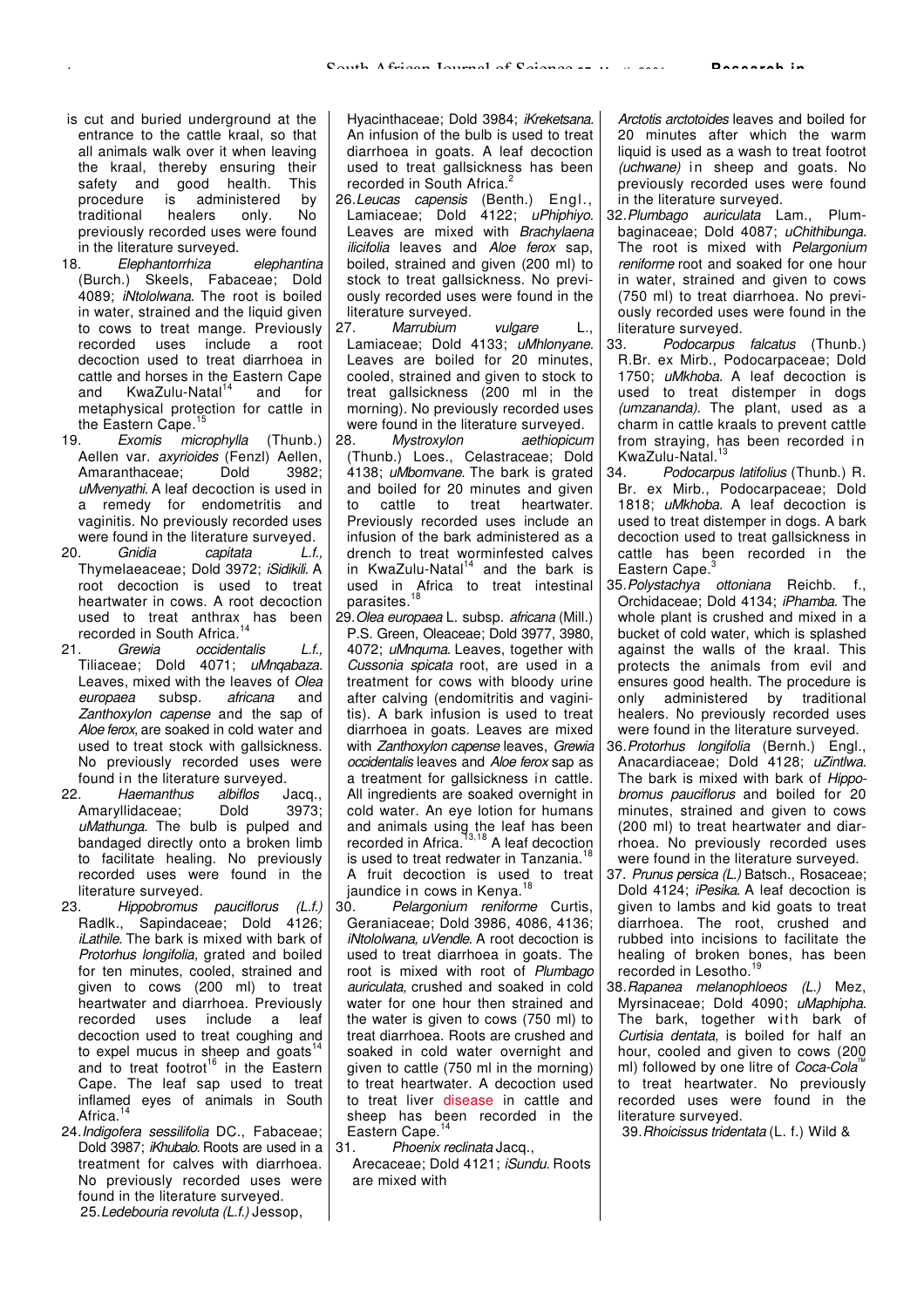Drum., Vitaceae: Dold 4130; iChitibunga. The tuber is boiled in water for 15 minutes and given to goats and sheep (200 ml in the morning) to treat diarrhoea. Previously recorded uses include the tuber used to treat (unspecified) cattle diseases in South Africa<sup>20</sup> and as a general medicine

- (unspecified) for cattle in East Africa.<sup>21</sup><br>40. Hhus incisa L.f.. Anacardiaceae Rhus incisa L.f., Anacardiaceae; Dold 4069, 4088; uNongquthu. Roots, mixed with Asparagus setaceus roots, are soaked in cold water that is given to livestock as a treatment for shock after an accident. Bark is crushed and soaked in cold water for ten minutes and then given to cows (750 ml) to treat diarrhoea. An unspecified part used to treat diarrhoea in cows has been recorded in Africa.<sup>18</sup>
- 41. Sansevieria hyacinthoides (L.) Druce, Dracaenaceae; Dold 4140; iSkolokotho. Fresh leaf sap is applied directly into the eyes of sheep or goats with conjunctivitis (isifo samehlo). The tuber used in a wash to treat swollen limbs has been recorded in Tanzania.<sup>18</sup>
- 42.Sarcostemma viminale (L.) R.Br., Asclepiadaceae; Dold 1666; uMbelebele. The stems are dried, powdered, mixed in cold water and given to cattle to encourage lactation (isagakha). Use as a galactagogue in cows in the Eastern  $Cape, <sup>14</sup>$  South Africa,<sup>2</sup> Zimbabwe,<sup>12</sup> and in Africa<sup>18</sup> has been previously recorded. The latex is used to treat intestinal parasites in dogs in Zimbabwe
- 43. Schotia latifolia Jacq., Fabaceae; Dold 3975; *uMaxam*. A bark decoction is used in a treatment for redwater in cattle. No previously recorded uses were found in the literature surveyed.
- 44. Secamone filiformis (L.f.) J.H. Ross, Asclepiadaceae; Cocks 2; iMbijela. The stem is ground and mixed with cold water and given to cattle to treat diarrhoea. No previously recorded uses were found in the literature surveyed.<br>45. Sideroxylon inerme L.
- Sideroxylon inerme L., Sapotaceae; Dold 4139; uMgwashu. The bark is crushed and boiled for 20 minutes and the decoction given to cattle (200 ml in the morning) to treat redwater. A bark decoction used to treat gallsickness in stock has been recorded in the Eastern Cape.
- 46. Solanum mauritianum Scop., Solanaceae; Dold 3953; uMbangabanga. Two spoons-full of grated root are boiled for ten minutes and given to cows (750 ml every second day) to treat dystocia. No previously recorded uses were found in the literature surveyed.
- 47. Stangeria eriopus (Kunze) Baill., Zamiaceae; Dold 4026; uMfingwani. The rootstock is dried, grated and fed to livestock to treat internal parasites. No previously recorded uses were found in the literature surveyed.
- 48.Strychnos decussata (Pappe) Gilg; Loganiaceae; Dold 4085; uMnonono. The bark is crushed and soaked in water for 20 minutes, after which the infusion is strained and given to cows (750 ml) to treat roundworm. No previously recorded uses were found in the literature surveyed.
- 49. Strychnos henningsii Gilg, Loganiaceae; Dold 4127; uMnonono. The bark is boiled for 20 minutes, strained and given to cattle (200 ml) for heartwater and diarrhoea. No previously recorded uses were found in the literature surveyed.
- 50.Teucrium africanum Thunb., Lamiaceae; Dold 3978, 4135, Cocks 10; uBuhlungu bebhokhwe. Leaves are used in a remedy for gallsickness in cattle. Leaves are boiled for 20 minutes and given (200 ml in the morning) to goats and sheep to treat heartwater. A leaf decoction is given (750 ml twice a day) to goats with bloat (uqunjelo). A leaf decoction used to treat anthrax and gallsickness in cattle and goats has been recorded in the Eastern Cape.<sup>1</sup>
- 51. Urginea altissima (L.f.) Baker, Hyacinthaceae; Dold 1698, 4049; uZabokwe, *iMfilisi*. A bulb decoction is given to cattle to rid them of intestinal parasites. A bulb decoction is used to treat retained afterbirth. No previously recorded uses were found in the literature surveyed.<br>52. Vernonia mespilito
- mespilifolia Less., Asteraceae: Dold 4129: uHlunguhlungu. Stems are cut up and boiled for 20 minutes, cooled, strained and given (200 ml) to goats with heartwater. No previously recorded uses were found in the literature surveyed.
- 53. *Zanthoxylum capense* (Thunb.)<br>Hary, Rutaceae: Dold 4070: Harv., Rutaceae; Dold 4070; uMlungumabele. Leaves are mixed with Grewia occidentalis, Olea europaea subsp. africana leaves and Aloe ferox sap, soaked in cold water and given to stock with gallsickness. A root decoction used to treat gallsickness has been previously recorded in the Eastern Cape.<sup>14</sup>

### **Conclusions**

Concurrent with the findings of Masika et  $al<sub>1</sub><sup>3</sup>$  most the informants reportedly learnt the uses of traditional medicines from their parents and grandparents and still administered them when necessary.

Unlike in other parts of the world where traditional knowledge is documented. the Masakane community have no written record of medicinal plants and rely on oral transfer from one generation to the next. In the study site traditional medicines are commonly used and are regarded as effective, readily available and, most important, free. Two thirds of the informants reported that traditional medicines are more effective than western medicines for certain diseases, notably redwater and heartwater. Biomedical products were reportedly inaccessible and too expensive for common use. One in five of the informants made use of both traditional and western medicines because they were considered to be effective in treating different diseases. However, certain culturally related ailments are treated onlyby means of traditional medicines as prescribed by traditional custom. One third of the informants reportedly used traditional medicines to protect their animals from culturally related illness. It was found that the remedies prepared were in all cases prepared by the stockowners themselves rather than by consulting a traditional healer. This confirms a widespread and high level of knowledge of the use of medicinal plants amongst the stockowners.

We to thank N. Dräger (Grahamstown), N. Fischer (Bathurst) and N. Sizane for their assistance with fieldwork. We also thank Masakane community for their cooperation, Rhodes University Joint Research Council for funding and the two anonymous referees for their recommendations.

- Hunter M. (1936). Reaction to Conquest: Effects of Contact with Europeans on the Pondo of South Africa. International Institute of African Languages and Cultures, Oxford University Press, London.
- 2. Smith A. (1888). A Contribution to South African Materia Medica, 2nd edn. Lovedale Press, Alice.
- 3. Masika P.J., Van Averbeke W. and Sonandi A. (2000). Use of herbal remedies by small-scale farmers to treat livestock diseases in central Eastern Cape Province, South Africa. J. S. Afr. vet. Assoc. **71,** 87–91.
- 4. Cocks M. and Kingwill R. (1998). Land agrarian reform: transition and continuity on former whiteowned farmland in an Eastern Cape locality. Proceedings of the International Conference on Land Tenure in the DevelopingWorld with a Focus on Southern Africa. Department of Geomatics, University of Cape Town.
- 5. Cocks M. (1997). The Masakane land acquisition project, Alice District, Eastern Cape. Unpublished report on behalf of the Department of Land Affairs, Bisho.
	- Alexiades M.N. (1996). Selected Guidelines for Ethnobotanical Research: A Field Manual. New York Botanical Garden, New York.
- Alcorn J.B. (1984). Huastec Mayan Ethnobotany. University of Texas Press, Austin.
- 8. Phillips O.A. and Gentry A.H. (1993). The useful plants of Tambopata, Peru: statistical hypotheses tests with a new quantitative technique. Econ. Bot. **47,** 33–43.
- 9. Dold A.P. and Cocks M.L. (1999). Preliminary list of Xhosa plant names from the Eastern Cape, South Africa. Bothalia **29,** 267–292.